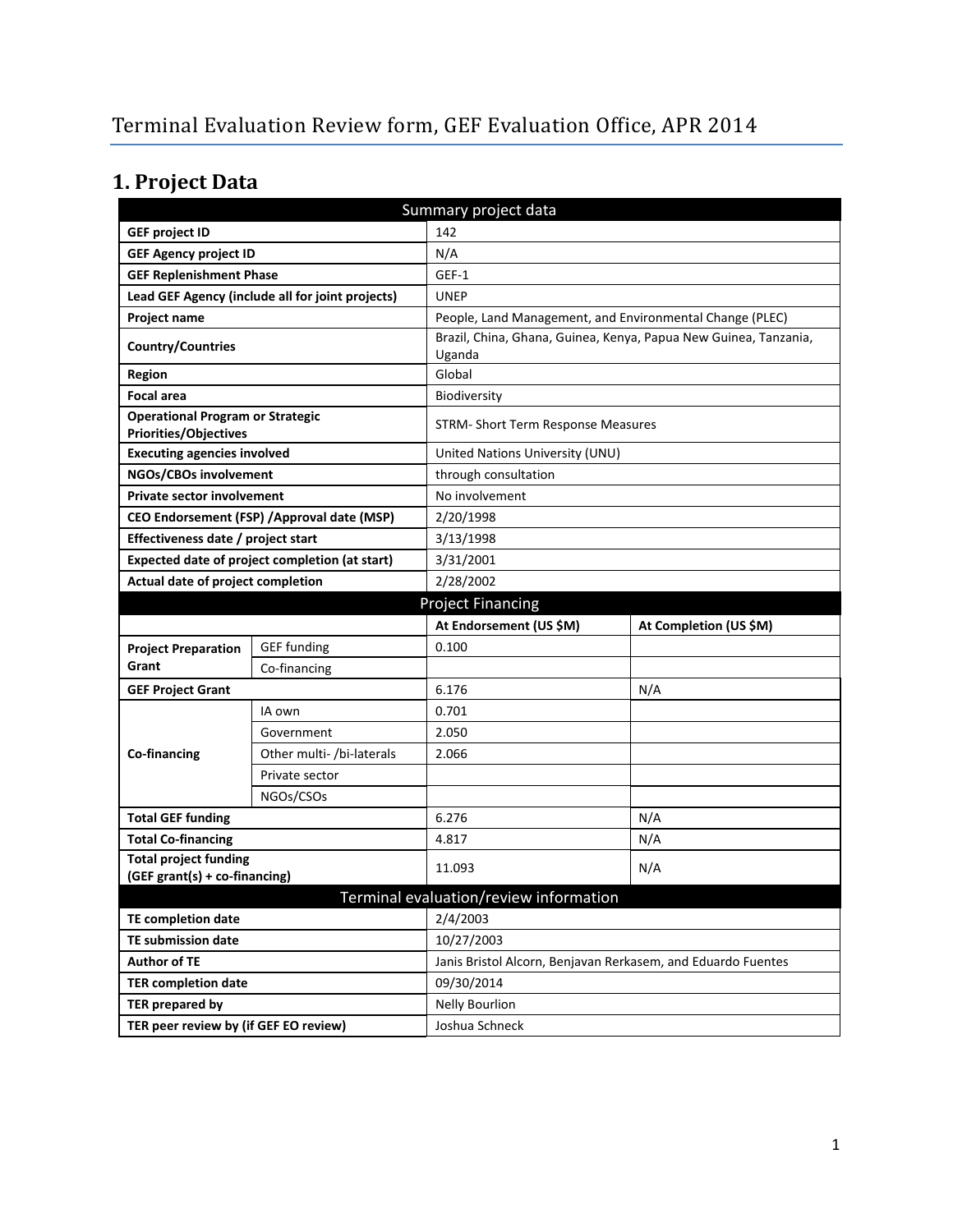| <b>Criteria</b>                                  | <b>Final PIR</b> | <b>IA Terminal</b><br><b>Evaluation</b> | <b>IA Evaluation</b><br><b>Office Review</b> | <b>GEF EO Review</b> |
|--------------------------------------------------|------------------|-----------------------------------------|----------------------------------------------|----------------------|
| <b>Project Outcomes</b>                          | HS               | N/A                                     | N/A                                          |                      |
| <b>Sustainability of Outcomes</b>                | HL               | N/A                                     | N/A                                          |                      |
| <b>M&amp;E Design</b>                            | N/A              | N/A                                     | N/A                                          | <b>MS</b>            |
| <b>M&amp;E</b> Implementation                    | N/A              | N/A                                     | N/A                                          | UA                   |
| <b>Quality of Implementation</b>                 | N/A              | N/A                                     | N/A                                          | UA                   |
| <b>Quality of Execution</b>                      | N/A              | N/A                                     | N/A                                          |                      |
| <b>Quality of the Terminal Evaluation Report</b> |                  |                                         | N/A                                          | MS                   |

## **2. Summary of Project Ratings**

## **3. Project Objectives**

#### 3.1 Global Environmental Objectives of the project:

The goal of the project People, Land Management and Environmental Change (PLEC), as stated in the Project Document (PD), is "*to develop sustainable and participatory approaches to biodiversity management and conservation based on farmers' technologies and knowledge within agricultural systems at the community and landscape levels*" (PD, pg.17).

Cultivated and semi-cultivated lands in the tropics and sub-tropics are the areas that contain most of plant biodiversity worldwide. These areas can be effectively protected through government controls. In the last century, commercialization, mechanization and land degradation have been the reasons for the disappearance of a significant numbers of cultivated plant varieties and landraces. The PLEC project has been developed in response to demand from governments and local groups for models of biodiversity conservation within agricultural systems (PIR, pg.1).

3.2 Development Objectives of the project:

The development objective of the project is to provide "*strategic and timely recommendations to governments and local communities for achieving world food security while protecting global biodiversity and conserving resources"(PD, Annex 2)*.

As given in the PD, the four specific objectives of the PLEC project are to:

- 1. Establish historical and baseline comparative information on agrodiversity and biodiversity at the landscape level in representative diverse regions;
- 2. Develop participatory and sustainable models of biodiversity management based on farmers' technologies and knowledge within agricultural systems at the community and landscape levels;
- 3. Recommend approaches and policies for sustainable agrodiversity management to key government decision makers, farmers, and field practitioners; and
- 4. Establish national and regional networks for capacity strengthening within participating institutions.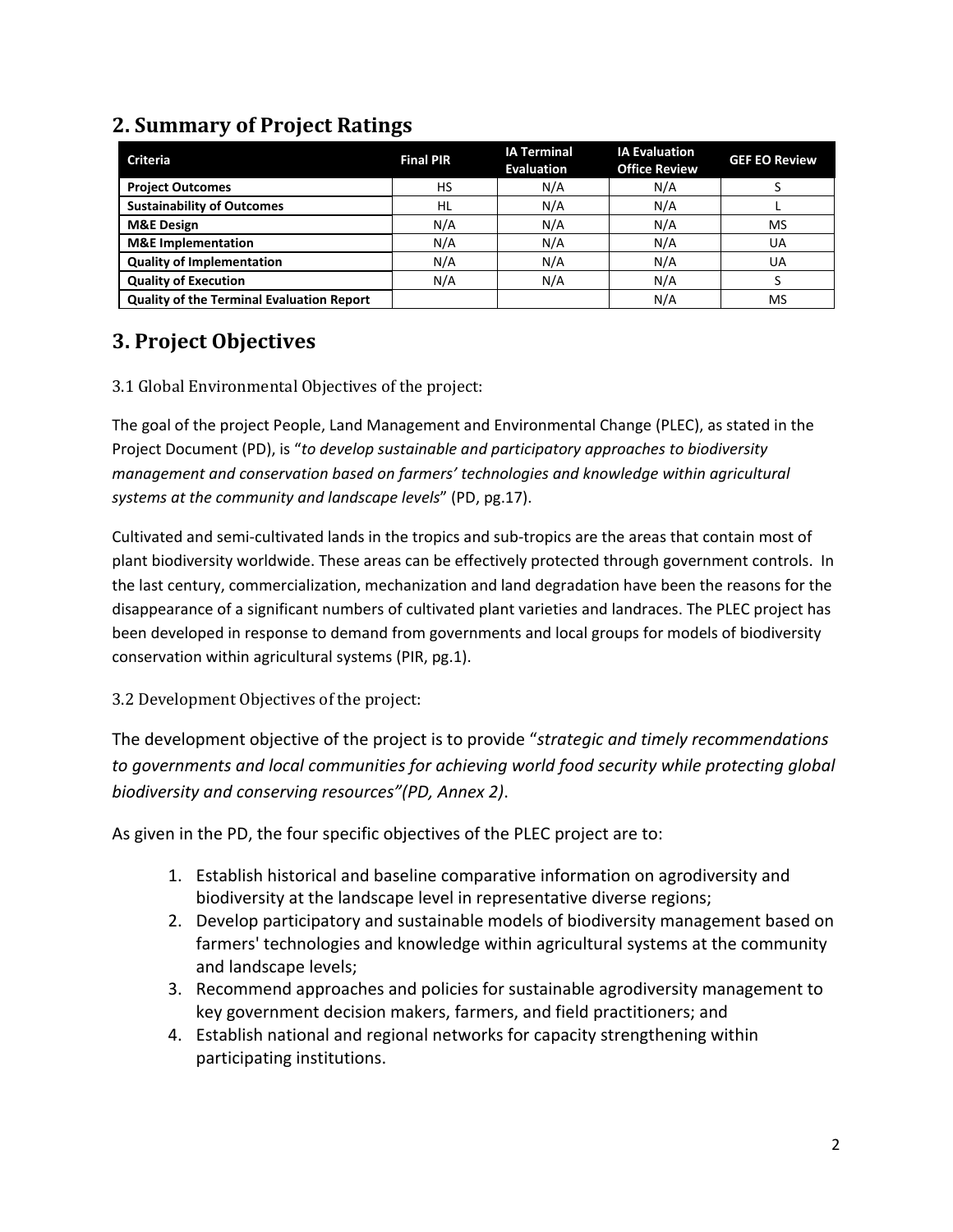The method is to do this through over 20 demonstration sites where sustainable and conservationist resource-use strategies are worked out and implemented jointly with different stakeholders: researchers, government officials, NGO representatives and farmers and other resource users (PIR, pg.1).

The PLEC project is a global project and is organized into Clusters of countries that represent diverse regions in East and West Africa, Southeast Asia, Papua New Guinea, Amazonia, and the Caribbean. The selection of Cluster was influenced by: (a) critical regional biodiversity importance in areas undergoing rapid change and land-use pressures; (b) critical ecosystems with important life support functions as well as national development potential, based upon national priorities and national plans; and (c) known examples of local agrodiversity management practices, or the strong likelihood of discovery of adaptive resource management (PD, Annex 2).

These five ecosystem clusters are spread over eight countries: Ghana, Guinea, Kenya, Uganda, Tanzania, China, Papua New Guinea, and Brazil. The PLEC project is a farmer-driven demonstration project.

3.3 Were there any **changes** in the Global Environmental Objectives, Development Objectives, or other activities during implementation?

There is **no** change reported in GEO, DO, or in other activities during implementation.

### **4. GEF EO assessment of Outcomes and Sustainability**

Please refer to the GEF Terminal Evaluation Review Guidelines for detail on the criteria for ratings.

Relevance can receive either a Satisfactory or Unsatisfactory rating. For Effectiveness and Cost efficiency, a six point rating scale is used (Highly Satisfactory to Highly Unsatisfactory), or Unable to Assess. Sustainability ratings are assessed on a four-point scale: Likely=no or negligible risk; Moderately Likely=low risk; Moderately Unlikely=substantial risks; Unlikely=high risk. In assessing a Sustainability rating please note if, and to what degree, sustainability of project outcomes is threatened by financial, sociopolitical, institutional/governance, or environmental factors.

Please justify ratings in the space below each box.

| <b>4.1 Relevance</b><br>Rating: Satisfactory |  |  |
|----------------------------------------------|--|--|
|----------------------------------------------|--|--|

The project meet the eligibility and programme priorities of the Convention on Biological Diversity. It specifically meets the guidance provided by COP3 on agro-biodiversity and responds to Article 12 of the CBD (PD, pg. 11). The PLEC project also gives priority to arid and semi-arid lands, mountain ecosystems, and forests ecosystems, which are identified by the COP of CBD as needing priority action. Those three ecosystems also correspond to the three GEF Operational Programmes for biodiversity. The project addresses the two main operational principles for biodiversity in the GEF Operational Strategy. It also meets the local participation guidelines of the GEF (PD, pg.11).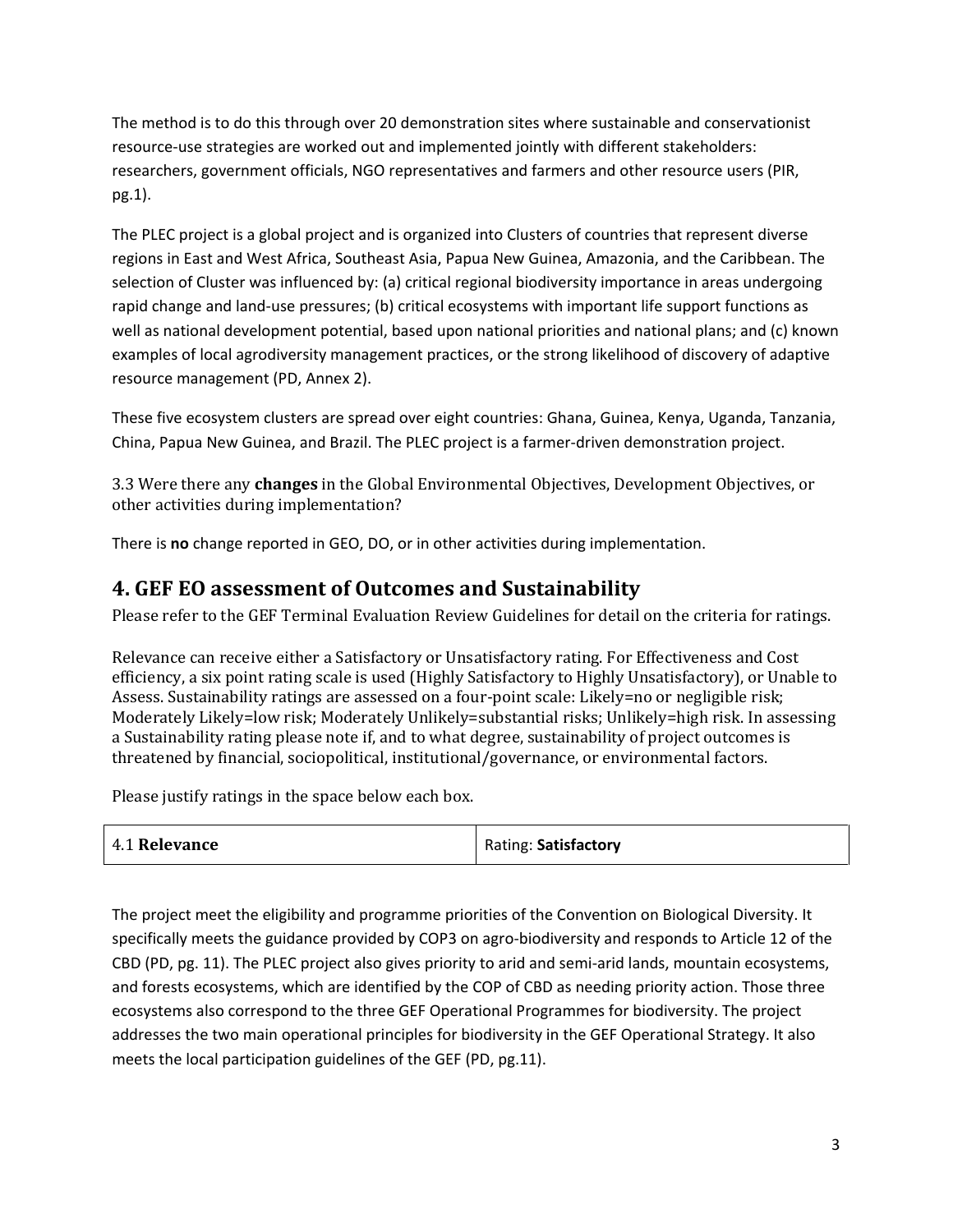According to the TE, if the PLEC project had been presented to Council during year 2001 it would have been eligible under the Operational Program 13, on biodiversity of importance to agriculture. When it was presented to Council in 1998, there was no such OP, and it was eligible under the general biodiversity focal area (TE, pg.33). The PLEC project is a pioneer for activities in the agricultural production landscape and meets the GEF interests in developing ways "to conserve biodiversity in agricultural landscapes outside protected areas, particularly in corridors and transitional buffer zones, while meeting local needs for social and economic development" (TE, pg.33).

| 4.2 Effectiveness | Rating: Satisfactory |
|-------------------|----------------------|
|-------------------|----------------------|

The effectiveness of the project is rated satisfactory, as most of the envisaged outputs and objectives have been achieved.

The PLEC project as a whole has achieved all four original project objectives; even though goals and progress vary among clusters. At a global level, the PLEC project has made achievements in developing and promoting global appreciation of the value of landscape level diversity (social and biological) in agriculture. The PLEC project has also developed the foundations for analyzing how resource use systems and diversity levels are correlated and how they are influenced by the market and by policies (TE, pg.4). At the local level, PLEC has successfully conserved biodiversity in agricultural landscapes through the replication of good agricultural techniques based on expert farmer experimentation and demonstration. (TE pg. 16)

According to the TE, the PLEC project has shown that collaboration is possible between scientists, agriculture advisors and end-users of agricultural technical advice (TE, pg.6). The PLEC project has created and demonstrated a way to reform agricultural research in order to reverse global trends toward monoculture, land degradation, and biodiversity loss.

Another main achievement of the PLEC project is the successful development of pilot programs in 12 countries, that are a foundation for "*replicating the PLEC approach in other countries as part of their national agricultural education system, and as a component of other GEF biodiversity projects*" (TE, pg.7).

| 4.3 Efficiency | Rating: Satisfactory |
|----------------|----------------------|
|                |                      |

The efficiency of the project is rated as Satisfactory.

There is very little information in the TE and in the PIRs about the efficiency for the project. The Evaluator states that in some areas (for example in Ghana and in the Amazon), the financial resources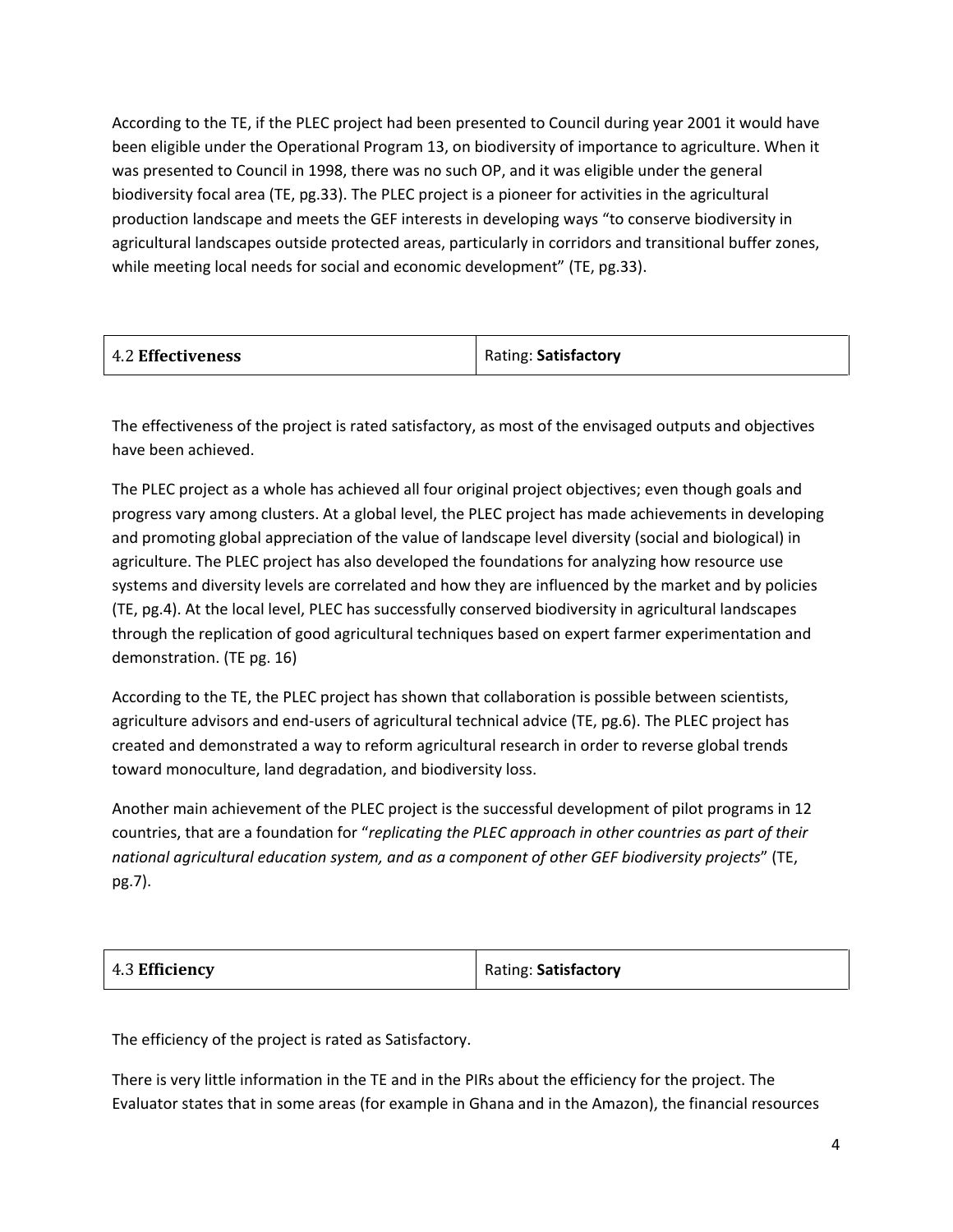per site was too low to ensure the protection of those areas by permanently removing all humaninduces threats to them. Some of the sites received about USD 10,000 per year for all their activities, and therefore, under these conditions, the TE believes that PLEC cannot be asked "to account for permanently eliminating all threats to the biodiversity of the working areas" (TE, pg.28).

The TE mentions, that at most sites the time given for the project to show its results is too short. The TE believes that in four years the project cannot be expected to generate, test and disseminate land use innovations (TE,pg. 32).

The PIRs on the other hand, does not mention any implementation delay or any issues due to bureaucratic, administrative, or political problems, that could have affected cost-effectiveness.

| 4.4 Sustainability | Rating: Likely |
|--------------------|----------------|
|--------------------|----------------|

The sustainability of the PLEC project is Likely for the following reasons.

According to the TE, there is a number of collaborators and interested other groups at local level willing to replicate the PLEC's agrodiversity approach. The adoption and adaptation of methods exhibited during the project's implementation also supports sustainability of project outcomes. Additionally, the TE believes that "adopting and adapting PLEC ideas in environmental (and developmental) curricula of educational systems, from primary to university level, will ensure sustainability of PLEC even beyond specific projects to be developed" (TE, pg. 10).

Moreover, in some cases PLEC technical and policy recommendations have been incorporated into national development and conservation planning processes (for example in Ghana Strategic Plan for Conservation and Use of Genetic Resources, Brazilian State of Amapa Sustainable Development Plan, KARI strategy in Kenya). In other cases, other projects have adopted PLEC methods (for example SRMP in Ghana, Pro-Varzea and Pro-Manejo programs in Brazil) (TE, pg.11).

On the other hand, it is difficult to evaluate long term sustainability, several PLEC's country programmes have been successful in leveraging support from other sources for continuation of the programme, but it is not clear how many clusters have identified adequate funds for continuing their work. One good sign for project sustainability is that the project can continue working with minimal investment; following the PLEC approach, farmers demonstrate to others that agrodiversity is a solution for farmers' problems. "*Agricultural scientists and extension workers learn that agrodiversity and the PLEC process offer them solutions to offer to farmers elsewhere, and a process to discover, evaluate, and disseminate new solutions in the future with little outside investment or inputs*" (TE, pg. 8). Finally, clusters have produced plans for continuation, according to the last annual project report.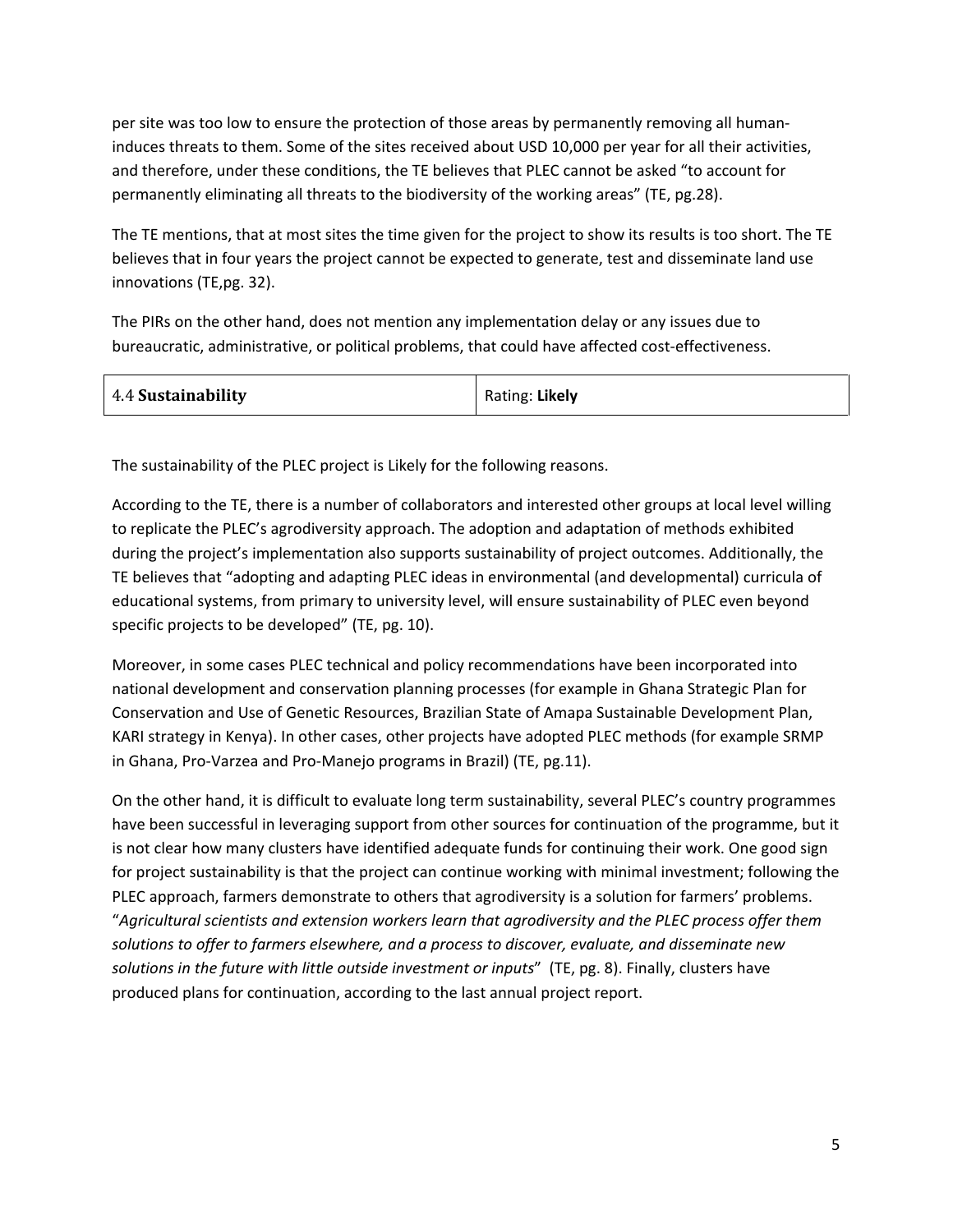## **5. Processes and factors affecting attainment of project outcomes**

5.1 Co-financing. To what extent was the reported co-financing essential to the achievement of GEF objectives? If there was a difference in the level of expected co-financing and actual co-financing, then what were the reasons for it? Did the extent of materialization of co-financing affect project's outcomes and/or sustainability? If so, in what ways and through what causal linkages?

There is no information reported in the TE about expected or actual co-financing of the project.

5.2 Project extensions and/or delays. If there were delays in project implementation and completion, then what were the reasons for it? Did the delay affect the project's outcomes and/or sustainability? If so, in what ways and through what causal linkages?

Only minor delays were reported in the TE in some of the pilot areas.

In Papua New Guinea, some key personnel passed away during the project implementation, and therefore the work in Ogotana demonstration site had been going for only two years when the TE was realized. Consequently, most results were already well known. According to the TE (pg.32), to have more successful results, the project would need to continue for at least 4 or 5 more years.

The project in Uganda was delayed by the need to co-ordinate within EAPLEC (East Africa PLEC), in which the three sub-clusters decided to work together on the common theme of "Developing sustainable agricultural systems in diverse and dynamic bio-physical and socio-economic environments" (TE,pg.84); However this delay did not have major impact on the results.

No other delay or extensions were reported in the TE or in the PIRs.

5.3 Country ownership. Assess the extent to which country ownership has affected project outcomes and sustainability? Describe the ways in which it affected outcomes and sustainability, highlighting the causal links:

The PLEC project is about local communities' participation, and its goal is to convey beneficial resources management and conservation approaches to farmers and local communities. The project consists of a network of scientists, farmers and extension workers linking local clusters into a global framework that assists all clusters to advance through collaboration (TE pg.8). According to the TE, scientists, researchers and students had a very active role in recording validating and disseminating project findings and results; this has been crucial for the project's success (TE, pg.31). Moreover the project coordinators at all level (country, cluster and international) were very involved and "have provided both scientific and administrative back-up as well the appropriate delivery of project results and recommendations for impacting policy and project development locally, nationally and internationally" (PIR, pg.10)

## **6. Assessment of project's Monitoring and Evaluation system**

Ratings are assessed on a six point scale: Highly Satisfactory=no shortcomings in this M&E component; Satisfactory=minor shortcomings in this M&E component; Moderately Satisfactory=moderate shortcomings in this M&E component; Moderately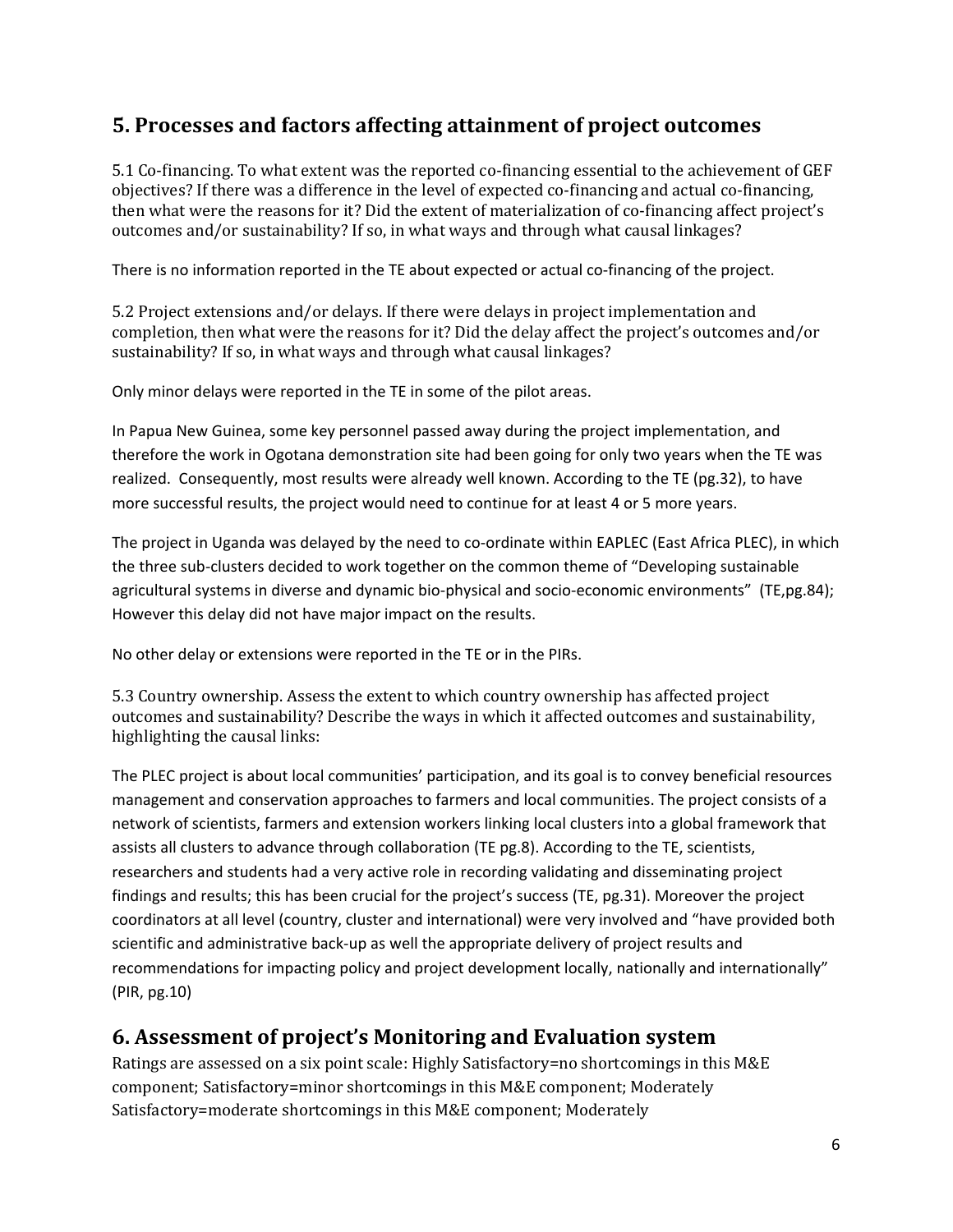Unsatisfactory=significant shortcomings in this M&E component; Unsatisfactory=major shortcomings in this M&E component; Highly Unsatisfactory=there were no project M&E systems.

Please justify ratings in the space below each box.

| 6.1 M&E Design at entry | Rating: Moderately Satisfactory |
|-------------------------|---------------------------------|
|-------------------------|---------------------------------|

M&E Design is not described or analysed in the TE, the assessment below comes from a reading of the PD.

According to the PD, the project would be evaluated based on; execution performance and delivered outputs. Monitoring would concentrate on the management and supervision of project activities, seeking to increase the efficiency and effectiveness of project implementation. The process would be continuous and would collect information about the execution of activities programmed in the annual work plan, advice on improvements in method and performance, and compare accomplished with programmed tasks. The managing director would be directly responsible for that work. Ongoing evaluation would assess the project's success in producing each of the programmed outputs, both in quantity and quality. Internal assessment would continuously be provided by the Scientific Coordinators, and mid-term and final evaluation of outputs would have to be carried out by external consultants contracted by UNEP in consultation with UNU. A timeline for those reporting and evaluation is presented in the PD, however, no budget is planned for that activity.However, no indicators for measuring implementation progress are given in the PD. Therefore, the M&E design is rated Moderately Satisfactory.

| 6.2 M&E Implementation | Rating: Unable to Assess |
|------------------------|--------------------------|
|------------------------|--------------------------|

Very little information is given in the TE, and in the last PIR about the M&E implementation.

The TE only mentions that management and supervision of activities during project implementation was monitored continuously by UNU and UNEP in addition to internal assessment continuously done by the Scientific Coordinators. Moreover, monitoring helped facilitate informed adjustments to the project design during implementation. Most importantly, the focus of the clusters was narrowed from landscape to conservation of biological diversity within the participating agricultural systems (TE, pg 2). Management and supervision of activities during project implementation was monitored continuously by UNU and UNEP in addition to internal assessment continuously done by the Scientific Coordinators.

## **7. Assessment of project implementation and execution**

Quality of Implementation includes the quality of project design, as well as the quality of supervision and assistance provided by implementing agency(s) to execution agencies throughout project implementation. Quality of Execution covers the effectiveness of the executing agency(s) in performing its roles and responsibilities. In both instances, the focus is upon factors that are largely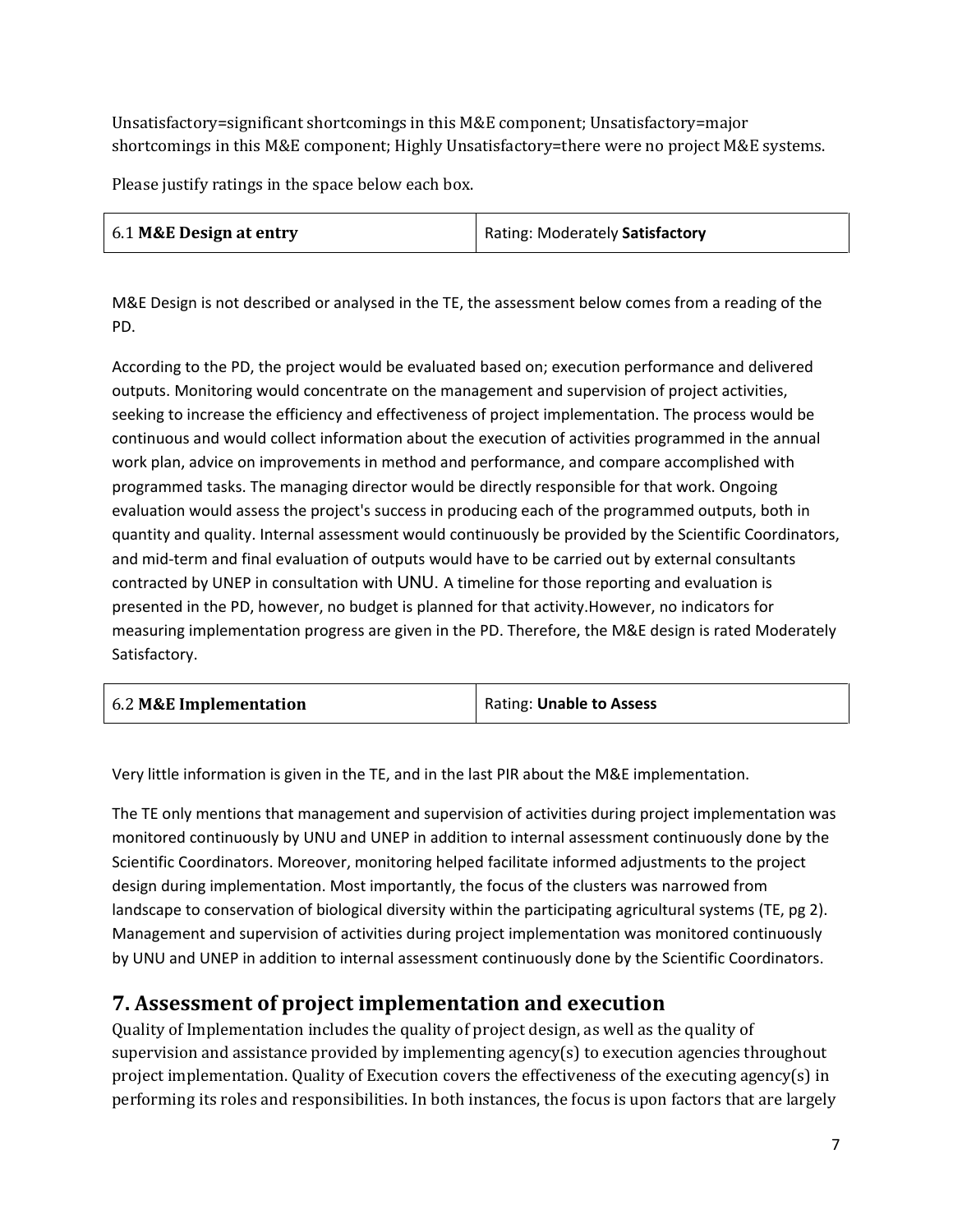within the control of the respective implementing and executing agency(s). A six point rating scale is used (Highly Satisfactory to Highly Unsatisfactory), or Unable to Assess.

Please justify ratings in the space below each box.

| 7.1 Quality of Project Implementation | <b>Rating: Unable to Assess</b> |
|---------------------------------------|---------------------------------|
|                                       |                                 |

There is not enough information in the TE and in the last PIR to rate the quality of project implementation.

UNEP is the implementing agency of the PLEC project. As the implementing agency UNEP was in charge of overall monitoring and evaluation of the project. Work plans, budget plans, and financial statements were provided by UNU to UNEP for approval. UNEP also carried out periodical supervision missions for the project. The responsibility for the oversight of the project was assigned to a senior staff member. The project Advisory Group (AG) oversaw implementation of the overall level (PD, pg.3).

| 7.2 Quality of Project Execution | Rating: Satisfactory |
|----------------------------------|----------------------|
|----------------------------------|----------------------|

The executing agency of the PLEC project was UNU.

According to the TE, the strong involvement and keen interest in PLEC by UNU Vice Rector as well as the outstanding performance of the PLEC project manager have effectively compensated the departure of the UNU senior PLEC Task Manager (TE, pg.10). The former Scientific Coordinator was responsible for winding up of the GEF-funded project while the new scientific coordinator concentrated on development of follow-up activities.

The international coordination activities allowed the PLEC project to be much more than a sum of its clusters. The PLEC management team pursued their objectives and sought the review and advice from other scientists. The international coordination work achieved many milestones, even though coordinating activities in a diverse set of countries could have been challenging. The PLEC project's Scientific Coordinators developed guidelines and assisted clusters to prepare their annual workplans. They also assisted the clusters to standardize their financial and personnel management. The PLEC Biodiversity Advisory Group created methods and frameworks to improve data collection and analysis. And PLEC's Demonstration Activities Advisory Team developed guidelines for working with master farmers and stimulated change by visiting clusters to work with farmers and researchers in each cluster (TE, pg.13).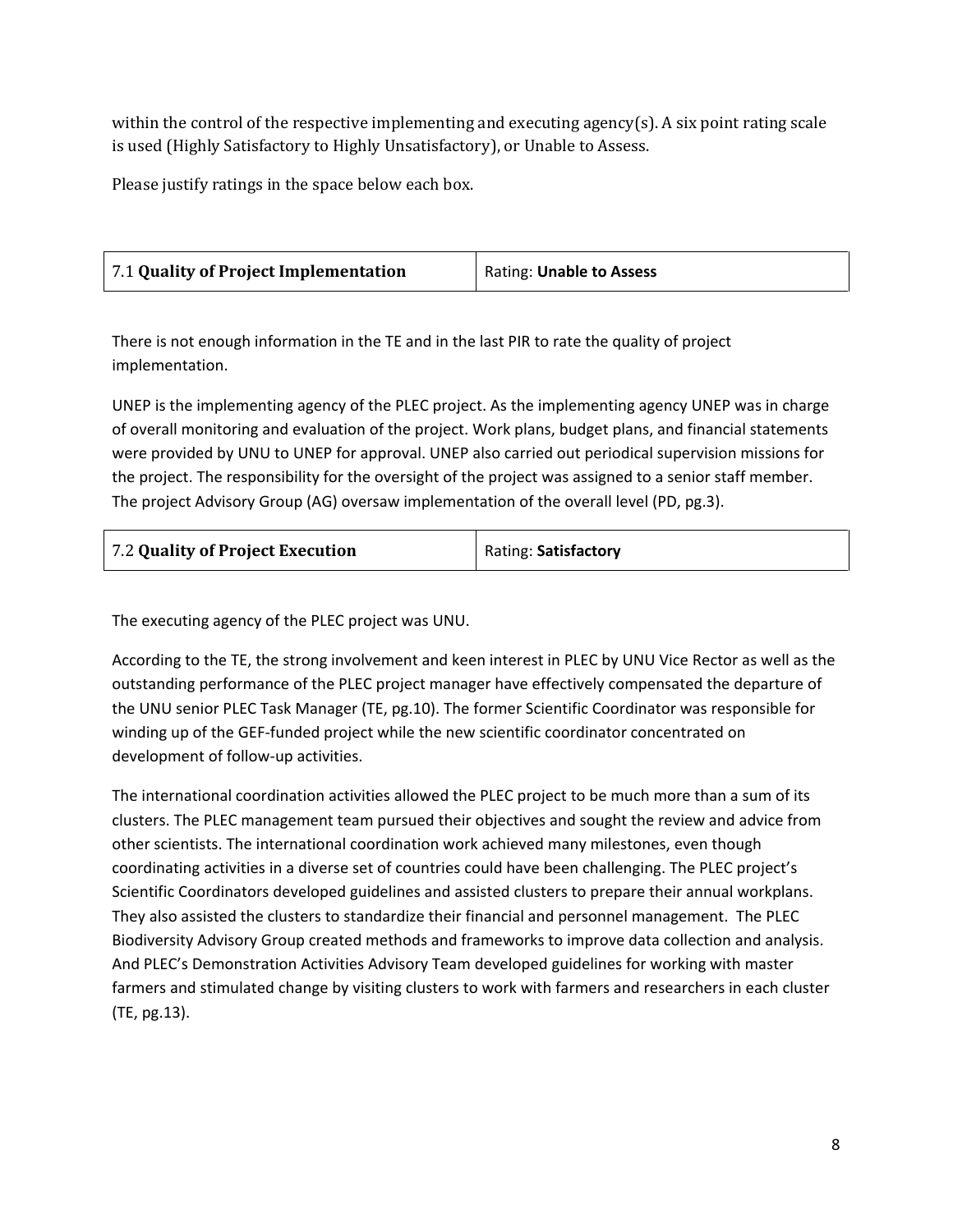## **8. Assessment of Project Impacts**

*Note - In instances where information on any impact related topic is not provided in the terminal evaluations, the reviewer should indicate below that this is indeed the case. When providing information on topics related to impact, please cite the page number of the terminal evaluation from where the information is sourced.* 

8.1 Environmental Change. Describe the changes in environmental stress and environmental status that occurred by the end of the project. Include both quantitative and qualitative changes documented, sources of information for these changes, and how project activities contributed to or hindered these changes. Also include how contextual factors have contributed to or hindered these changes.

According to the TE, only in China where PLEC was working with villages on the edge of protected nature reserves, PLEC activities have had direct impact on biodiversity in the reserves, the work of the Nature Reserve Bureau responsible for protecting the reserves, as well as on farm productivity and agrodiversity (TE, pg.29).

Two state nature reserves (Xishuangbanna and Gaoligonshan) in Yunnan, China had improved management effectiveness:

- (1) Relationship between the Nature Reserve Bureau and demonstration villages next to the state nature reserves has been improved;
- (2) Alternative sources for preferred timber (e.g. Phoebe puwenensis), fuel wood (e.g. Cassia siamea), and NTFPs (butterfly and medicinal plants) through agroforestry models was developed and promoted to reduce extraction pressure in the two state nature reserves.

Moreover, sustainable use of biodiversity resources was improved: biodiversity in agricultural landscapes at 21 "demonstration sites" in 8 participating countries has been conserved through the replication of good agricultural systems and techniques based on expert farmer experimentation and demonstration (PIR, Annex I.B).

8.2 Socioeconomic change. Describe any changes in human well-being (income, education, health, community relationships, etc.) that occurred by the end of the project. Include both quantitative and qualitative changes documented, sources of information for these changes, and how project activities contributed to or hindered these changes. Also include how contextual factors have contributed to or hindered these changes.

According to the TE, it is because PLEC was able to provide inputs and technical assistance contributing to improve the livelihoods of people that it has had such impact in the field (TE,pg 29).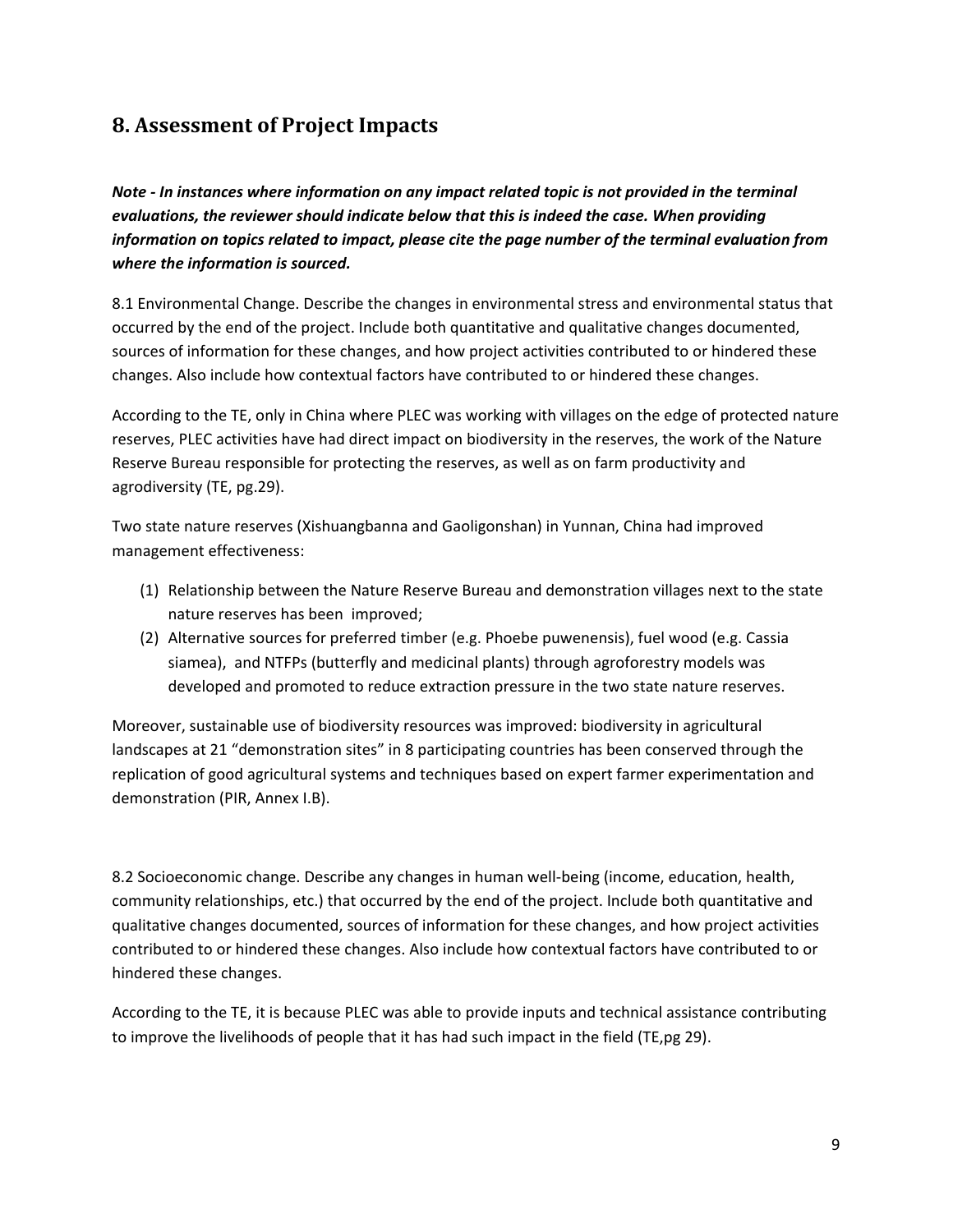The project has been successful in demonstrating scientist-to-farmer and farmer-to-farmer transfer of practices aiming to increase farm income while maintaining or increasing number of crop varieties and useful species in each individual field type (TE, pg. 4).

8.3 Capacity and governance changes. Describe notable changes in capacities and governance that can lead to large-scale action (both mass and legislative) bringing about positive environmental change. "Capacities" include awareness, knowledge, skills, infrastructure, and environmental monitoring systems, among others. "Governance" refers to decision-making processes, structures and systems, including access to and use of information, and thus would include laws, administrative bodies, trustbuilding and conflict resolution processes, information-sharing systems, etc. Indicate how project activities contributed to/ hindered these changes, as well as how contextual factors have influenced these changes.

#### a) Capacities

According to the TE, PLEC's achievements in capacity building and enhancement of knowledge base are plenty. Besides capacity building of individual farmers and agricultural scientists who received training, the PLEC process itself built capacity by creating the conditions for agricultural researchers to discover the rewarding working with expert farmers. The database developed by the project provides a framework for gathering comparable data for analysis to reveal the conditions in which farmers' knowledge continues to exist, and as a baseline for identifying and following farming system trends into future (TE, pg 4). At least 200 project members and several thousand farmers were impacted by the PLEC project. Over the years of collaboration in this project, hundreds of project participants, including scientists, technicians, local officials, students, and farmers have come to use agrodiversity for sustainable rural development. The project helped broaden the agricultural scientists' concepts of diversity and it contributed to the knowledge of how farmers and communities can help to maintain and enhance biological diversity even in intensively cultivated areas. The project created replicable process to empower people who support agrobiodiversity (TE, pg.14). At the local level, farmers and agricultural agents have gained new, useful knowledge. At the national and international level, systematic data collection has improved during the course of the project with the assistance of international advisors, and a database has been created, although it is so new that it has not yet used as the basis for analysis that can be confirmed by independent review. (TE.pg11)

In terms of Capacity Building indicators, the 'Consolidated Report on Capacity Building' provides a detailed description and analysis of the project's impacts on human and social capital (TE, pg. 10).

More details on the capacities building are given in the TE page 14.

#### b) Governance

Some changes in policies, laws and regulations and in their application, as well as changes in institutional arrangements, responsibilities and effectiveness, to improve biodiversity conservation and sustainable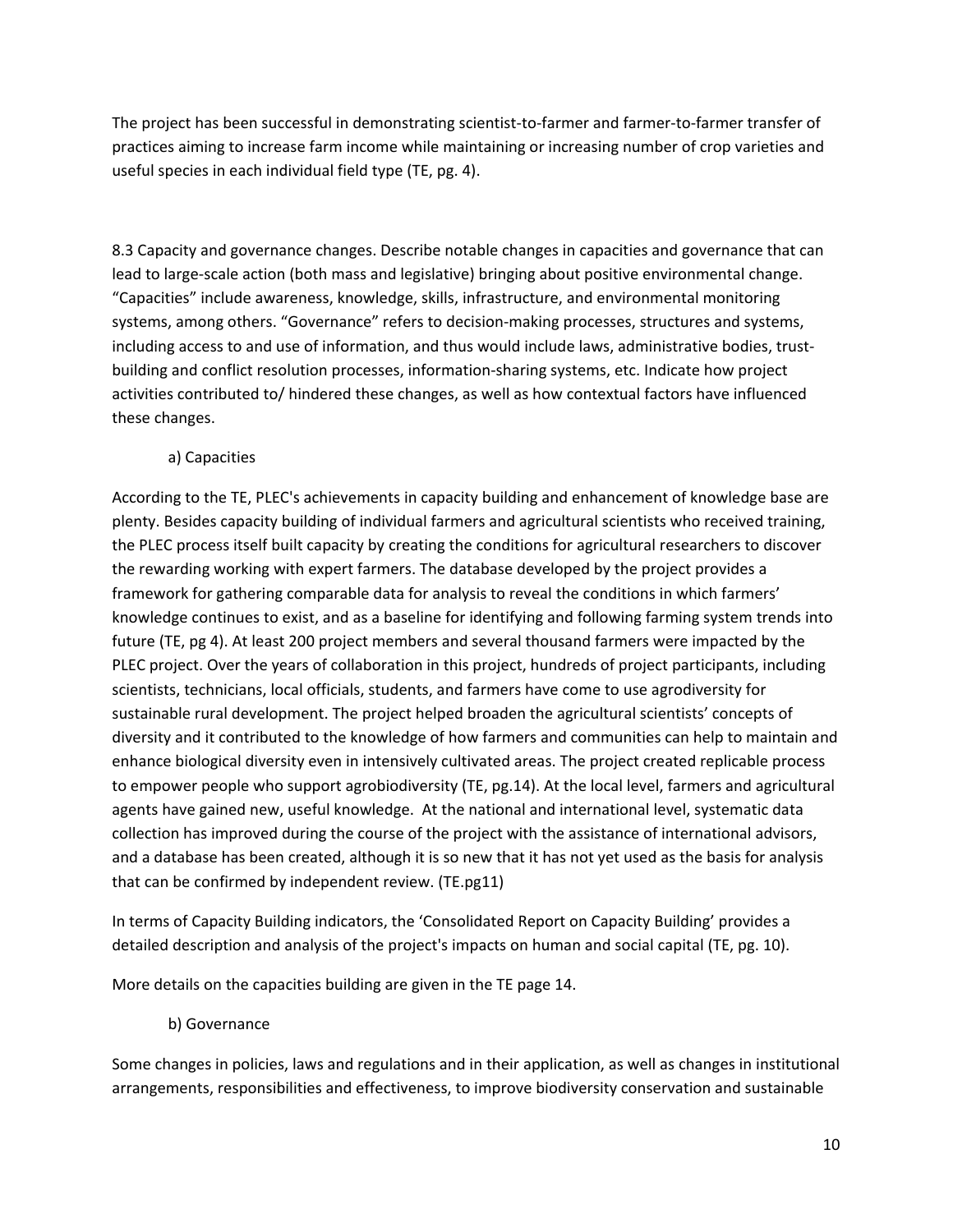use were reported (PIR, Annex I-B). A local process of farmers, researchers and officials was created to empower people who support agrobiodiversity. Farmers' organizations for sustainable use and conservation of biodiversity nurtured (for example the network of farmers' associations in Ghana). Project results were also incorporated into designing the relevant programs (for example GEF projects with FAO and IPGRI, and "Pro-Varzea" program in Brazil) and policies (e.g. National Land Use Policy and Biodiversity Conservation Strategies in Uganda) (PIR, Annex I-B).

8.4 Unintended impacts. Describe any impacts not targeted by the project, whether positive or negative, affecting either ecological or social aspects. Indicate the factors that contributed to these unintended impacts occurring.

No unintended impacts were reported in the TE and in the PIRs.

8.5 Adoption of GEF initiatives at scale. Identify any initiatives (e.g. technologies, approaches, financing instruments, implementing bodies, legal frameworks, information systems) that have been mainstreamed, replicated and/or scaled up by government and other stakeholders by project end. Include the extent to which this broader adoption has taken place, e.g. if plans and resources have been established but no actual adoption has taken place, or if market change and large-scale environmental benefits have begun to occur. Indicate how project activities and other contextual factors contributed to these taking place. If broader adoption has not taken place as expected, indicate which factors (both project-related and contextual) have hindered this from happening.

According to the TE, upscaling and mainstreaming the PLEC approach globally has not been achieved yet (TE, pg.16).

However some replication processes had already started at the time of TE. PLEC's role in helping to constitute or strengthen farmers associations is an important and sustainable outcomes of the project, as these associations provide an effective platform for future developments. The associations were successful in giving farmers negotiating power with banks and governments, and in enabling fruitful exchanges of information and genetic material. The TE also found that the environmental education programmes of PLEC (for example in Brazil) was very attractive and worth replicating elsewhere in the PLEC and non-PLEC world (TE, pg.4).

Several projects external to PLEC have provided collaboration and already adopted to build on PLEC's achievements both nationally (for example Ghana and Brazil) and internationally (for example the project called IPGRI 'Conservation and use of crop diversity to control pest and disease pressures in support of sustainable agriculture') (PIR pg. 10).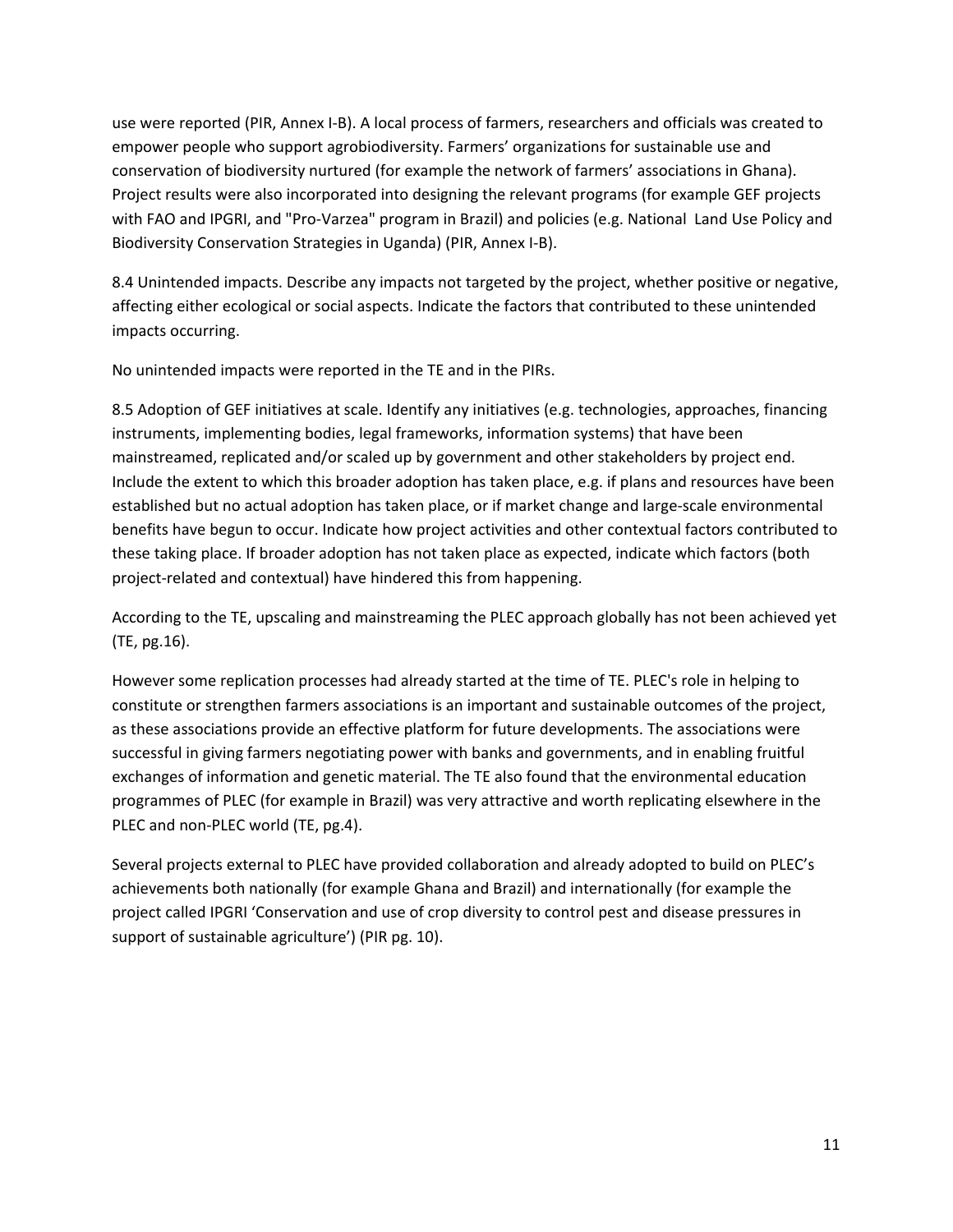### **9. Lessons and recommendations**

9.1 Briefly describe the key lessons, good practices, or approaches mentioned in the terminal evaluation report that could have application for other GEF projects.

The TE gives several lessons to be learned from the PLEC project:

- (1) In four years the project of this kind cannot be expected to generate, test and disseminate land use innovations. The optimum mixture of species, and their arrays and densities are the subject of involved academic studies, or the result of long trials and errors in the field (TE; pg.5).
- (2) The strength of PLEC in helping to shape agrodiversity polices has been affected by the overall weakness in design between and within clusters. Clusters have little in common besides the goal of improving yields and increasing biodiversity.
- (3) The project approach has been flexible enough to make the best out of the clusters according to their capacities. Sharing of the agrobiodiversity information collected and knowledge that farmers share with the project could be stored at local level through the compilation of information in a simple booklet in local language and serve many purposes. It would begin to store local knowledge that can be built upon and used by everyone from farmers to schoolchildren.
- (4) While the main focus of PLEC should be to continue work at each cluster, a more visionary goal of how to develop a way to reach agricultural researchers and extension agents around the world would enhance the impact of PLEC.

9.2 Briefly describe the recommendations given in the terminal evaluation.

The following recommendations are given in the TE:

- (1) PLEC should develop curricula for training scientists, agricultural researchers and extension agents in the 'agrodiversity' approach and the techniques developed by PLEC.
- (2) One way to start mainstreaming would be for PLEC to establish regional training centers that would build interest among more established universities, as well as provide specific types of training.
- (3) Mainstreaming PLEC approaches into agricultural research and farmer-based promotion of sustainable alternatives will be the essential companion to economic reforms to support biodiverse landscapes.